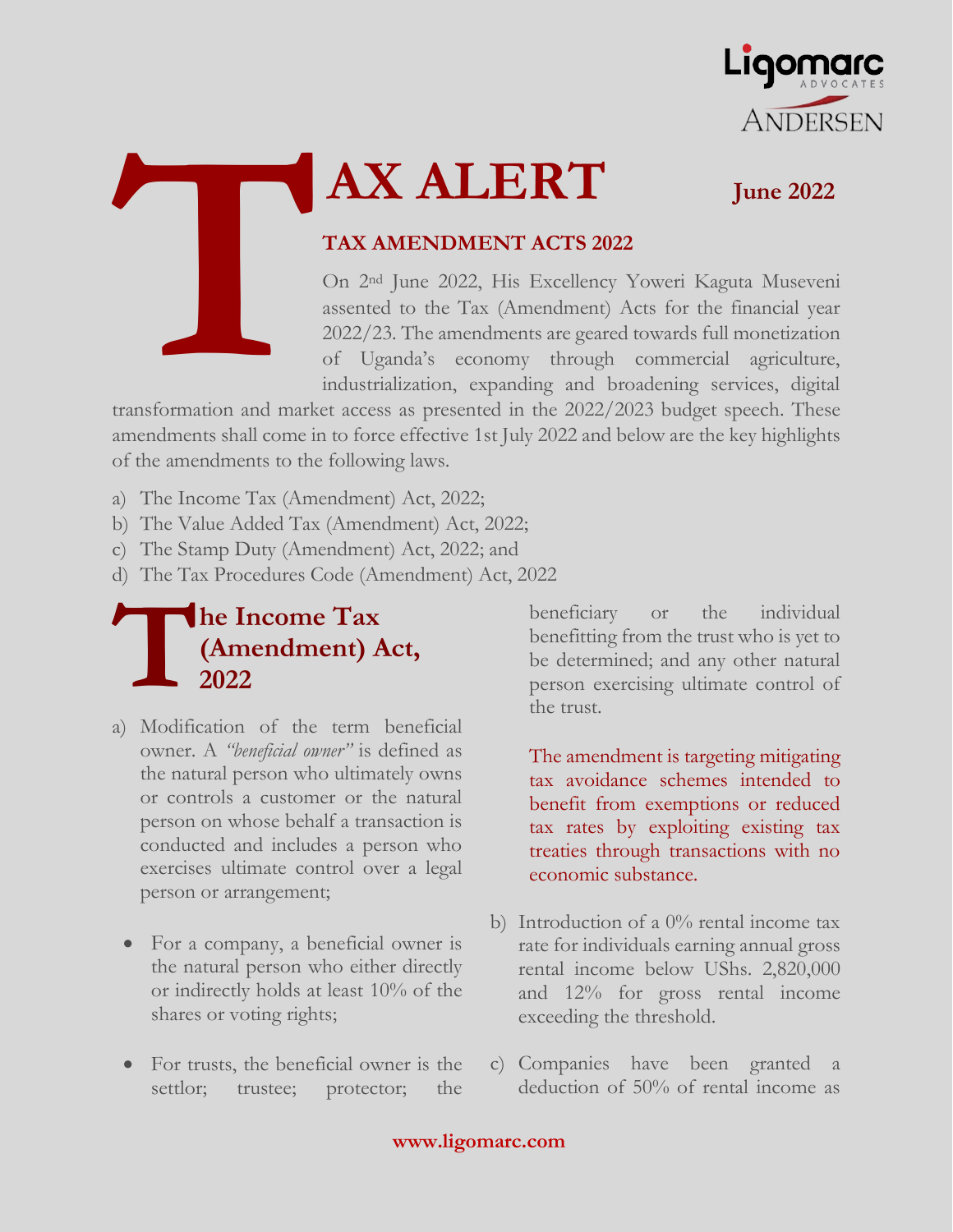expenditure and losses incurred in the production of rental income for that year of income. The applicable tax rate is 30%. There is uncertainty regarding the treatment of tax losses from previous years and future treatment of the non-deductible 50% of expenditures of the current year. There is an inconsistency between the law on carry forward losses which permits indefinite carrying forward of losses and the new restrictions in the amendment.

- d) Rental income of a partnerships is allocated and taxed on the Partners based on the partnership allocation ratios.
- e) **Tax exemptions:**
- Extension of income tax exemption for Bujagali Hydro Power project to June 2023. The extension is aimed at maintaining the electricity tariffs at an affordable rate.
- Income tax exemption for research institutions whose object is not for profit. For a research institution to benefit from the exemption, it is required to obtain a written ruling from the Uganda Revenue Authority (URA) stating that it is an exempt organization and none of its incomes or assets may coffer a private benefit to any person.
- f) Exclusion from tax on income derived by nonresidents from the carriage of passengers, cargo or mail which is not embarked in Uganda as this is not derived from a Ugandan-source service contract. The amendment exempts incomes earned by foreign transporters

on carriage of passengers, mail or cargo embarked outside Uganda.

g) A petroleum operations licensee who fails to furnish a return or provide any other document within the time prescribed is liable to a penalty of not less than USD 50,000 and not exceeding USD 500,000

# **alue Added Tax (Amendment) Act, 2022 Alue Added Tax**<br> **(Amendment) Act,**<br> **2022**<br> **a)** Reinstatement of VAT on imported

- services used in the provision of an exempt supply. VAT exempt suppliers importing services are mandated to account for 18% VAT on the services. This reverses the 2020/21 amendment which exempted the supply of the services.
- b) Introduction of cash basis accounting for government suppliers. The amendment is aimed at cushioning government suppliers from significant cashflow constraints due to consistent delays in payments.
- c) **Introduction of VAT exemptions:**
- Oxygen cylinders or oxygen for medical use.
- Supply of services to conduct a feasibility study, design and construction; the supply of locally produced materials for the construction of premises and other infrastructure, machinery and equipment or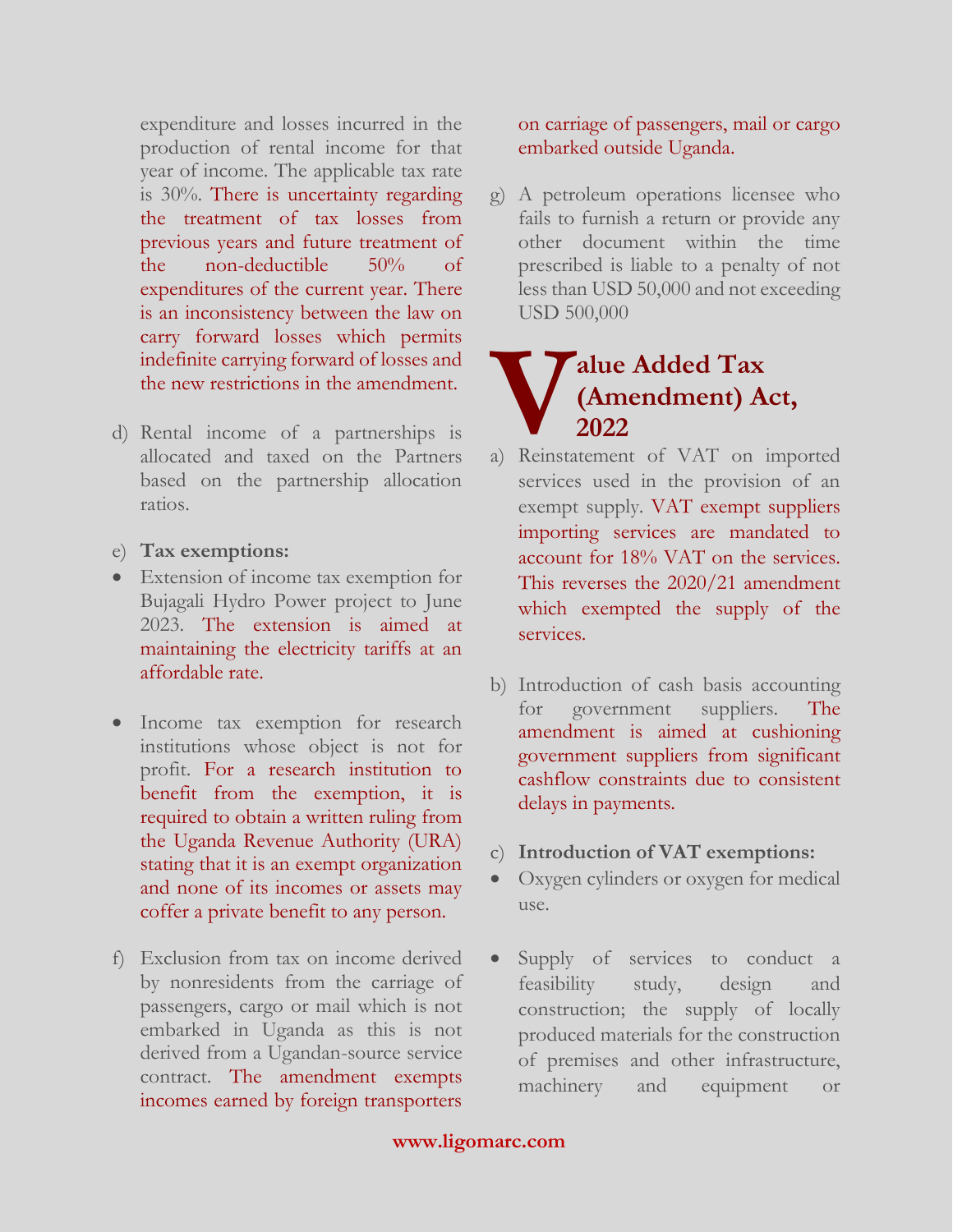furnishings and fittings to a hospital facility developer whose investment capital is at least USD 5 million with capacity to provide specialized medical care

- Supply of assistive devices for persons with disability
- supply of airport user services charged by the Civil Aviation Authority. The VAT exemptions reduce the cost of the supplies to the final consumers.
- d) **Introduction of VAT zero rating:**
- supply of educational materials including educational materials manufactured in a Partner State of the East African Community
- supply of sanitary towels, menstrual cups, tampons, and the inputs for their manufacture.

Suppliers of zero-rated supplies claim input VAT on all vatable purchases with no restriction.



expanding on particular items in the Second Schedule to the principal Act;

a) The stamp duty rate for agreements relating to deposit of title, deeds, pawn pledge of the total value has been revised from  $1\%$  to Nil;

- b) Introduction of stamp duty rate of  $0\%$ or Nil for agricultural insurance policies;
- c) The stamp duty rate for security bond or mortgage deed executed by way of security for the due execution of an office, or to account for money or other property received by virtue of security bond or mortgage deed executed by surety to secure a loan or credit facility of entry total value has been revised from 1% to Nil.
- d) The investment capital of a manufacturer with capacity to use at least 70% of locally sourced raw materials and employs at least 70% of citizens with an aggregate wage of at least 70 % of the total wage bill has been reduced from USD 50 M to USD 35 M. The reduction of the required capital to benefit from tax incentives is aimed at attracting more investors to support government efforts in import substitution and export promotion.
- e) The amendment has expanded the instrument relating to trusts to include a trust concerning any property made by any writing including a transfer from a holder of letters of administration or probate orders to a beneficiary and to provide for related matters.